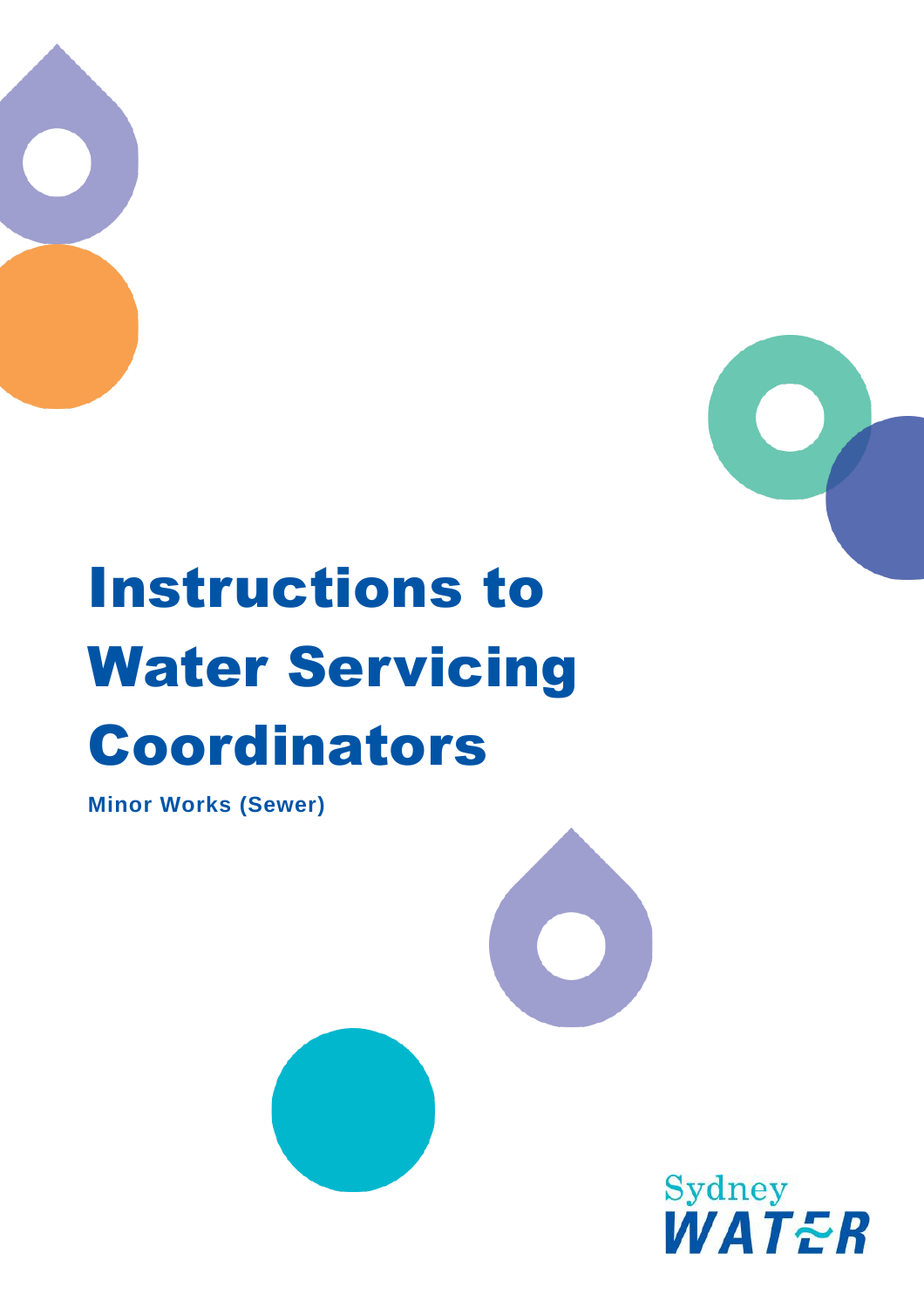



#### **Table of contents**

 $\blacksquare$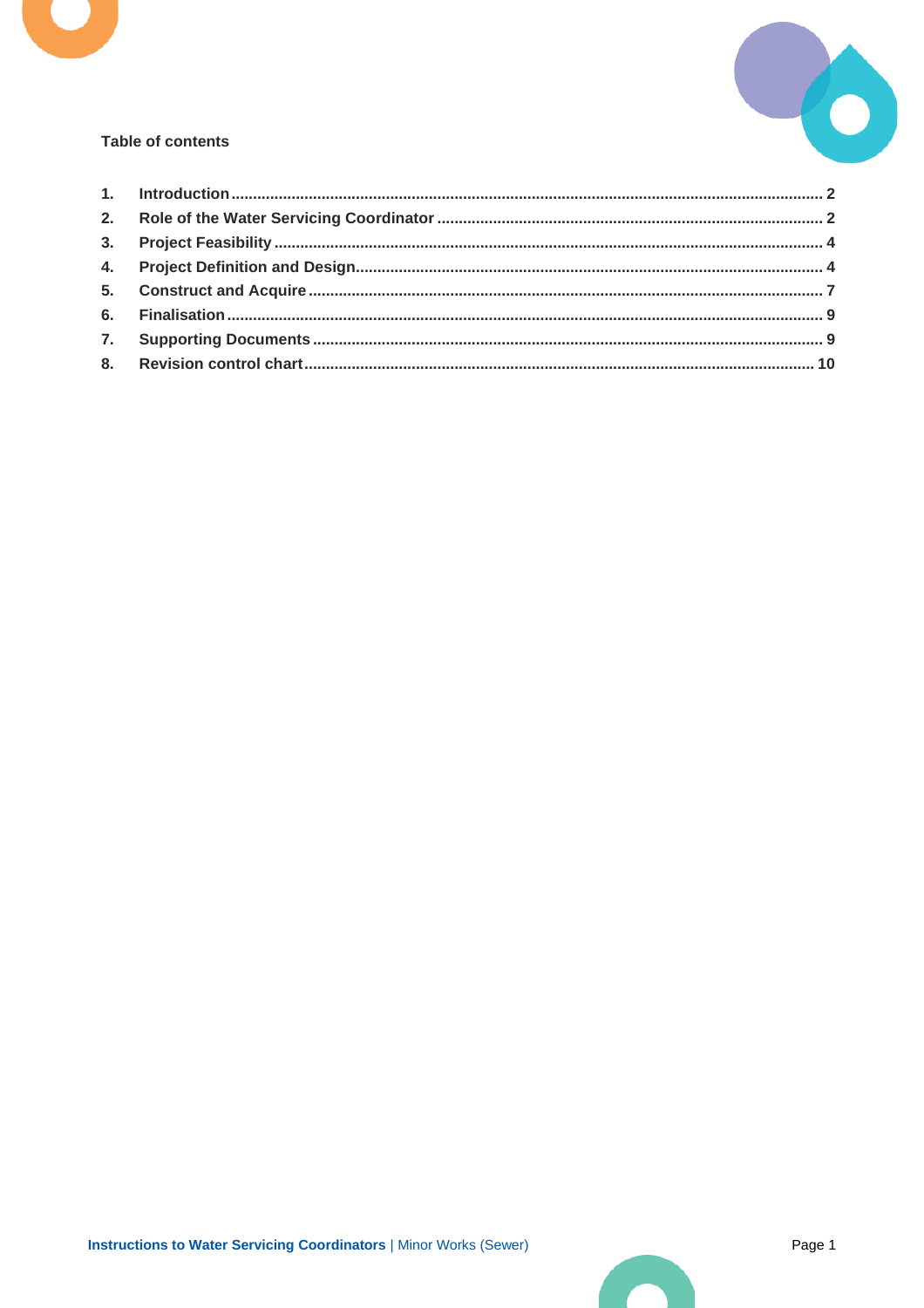



## <span id="page-2-0"></span>**1. Introduction**

These Instructions are provided to Water Servicing Coordinators engaged by a Developer to manage the delivery of sewerage infrastructure for either:

- 1.1 Developer work which must be facilitated by a Water Servicing Coordinator (WSC) under Sydney Water's e-Developer process and a Deed or Agreement with Sydney Water, or
- 1.2 Non-developer work or other work not requiring a Section 73 Certificate which can be facilitated by application through Sydney Water Tap in™ and may require a Deed or Agreement with Sydney Water.

## <span id="page-2-1"></span>**2. Role of the Water Servicing Coordinator**

Development activity which requires creation or protection of Sydney Water's assets, will require the Developer to engage a WSC accredited by Sydney Water. The WSC will respond to all Developer/Listed Provider enquiries and will utilise the e-Developer process for electronic exchange of information.

The WSC's role for this instruction is to:

#### **Pre Define:**

- 1. Explain to the Developer servicing options for subject parcels of land.
- 2. Explain to the Developer Sydney Water's policies and procedures as regards to the parcel of land.
- 3. Explain to the Developer Sydney Water's fees and charges.
- 4. Explain to the Developer the WSC's fees and charges.
- 5. Provide servicing and geographic information to the Developer/Listed Provider.

#### **Define and Design:**

- 6. Download relevant Hydra information to enable preparation and submission of proposed subdivision to Hydra prior to application submission.
- 7. Act as a single point of contact for all case related matters relevant to the Developer and all Listed Providers.
- 8. Prepare and lodge Application for Section 73 Certificate and provide conduit for payment by the Developer of any due monies to Sydney Water.
- 9. Provide and submit Engineering plans as required.
- 10. Provide Developer with Sydney Water's 'Notice of Requirements' (NOR) and explain the conditions therein.
- 11. Access and utilise the information as specified in Sydney Water's NOR.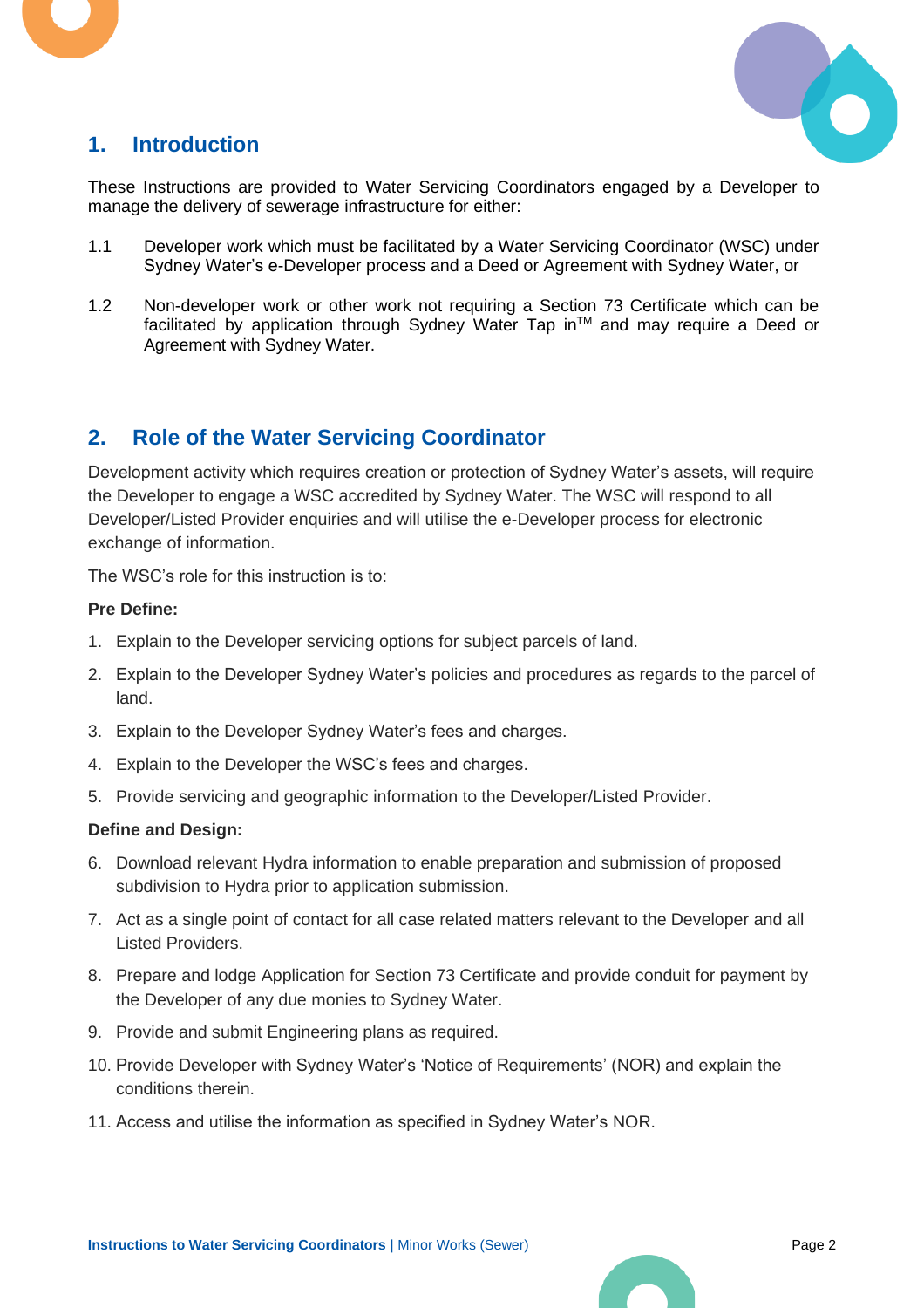



- 12. Obtain servicing and geographical information. Use this to ensure that the scope of the proposed works addresses the conditions given in the NOR and complies with the requirements specified in the *[Technical Requirements and Work Instructions for Minor Works](https://www.sydneywater.com.au/content/dam/sydneywater/documents/provider-information/standards-specifications/technical-requirements-and-work-instructions-for-minor-works-sewer.pdf)  [\(sewer\).](https://www.sydneywater.com.au/content/dam/sydneywater/documents/provider-information/standards-specifications/technical-requirements-and-work-instructions-for-minor-works-sewer.pdf)*
- 13. Provide a documented design servicing solution plan to the Constructor.
- 14. Ensure the Constructor with appropriate capability listing is engaged to construct the works.
- 15. Ensure that private property entry procedures have been addressed as required. **Note:** where work is carried out on an existing Sydney Water asset or on land owned by Sydney Water or under Sydney Water's powers of entry the WSC must provide to Sydney Water a Project Safety Plan (PSP) which will be in operation for the duration of the works.
- 16. Liaise with the Developer to have all parties (excluding the Designer) signing the Developer Works Deed or Agreement and ensure it is returned to Sydney Water for execution.
- 17. Ensure compliance with all laws and the requirements of all authorities concerning health, safety, and the environment (including heritage) issues. The WSC must notify the relevant authority and Sydney Water of any circumstances that may pose a threat to health, safety and/or the environment.

#### **Construct and Acquire:**

- 18. Ensure that the Listed Provider's Key Personnel, on site where the works are occurring, meet the appropriate [Mandatory Criteria for](https://www.sydneywater.com.au/plumbing-building-developing/provider-information/maintain-your-listing.html.html) Listed Providers and have submitted the relevant *Provider Capability Checklist – Constructors* (Template 23) for the specified works.
- 19. Ensure that the Constructor's *Technical Specification [and Work Instructions for Minor Works](https://www.sydneywater.com.au/content/dam/sydneywater/documents/provider-information/standards-specifications/technical-requirements-and-work-instructions-for-minor-works-sewer.pdf)  [\(sewer\)](https://www.sydneywater.com.au/content/dam/sydneywater/documents/provider-information/standards-specifications/technical-requirements-and-work-instructions-for-minor-works-sewer.pdf)* and *Instructions to Constructors Minor Works (Sewer)* are current, and instruct the Constructor that these documents must be available on site, where the works are occurring, at all times.
- 20. Ensure that a site-specific Project Safety Plan (PSP) and Environmental Management Plan (EMP) have been prepared and instruct the Constructor that the plans must always be implemented and available on site where the works are occurring.
- 21. Ensure that any Corrective Action Requests raised are addressed and closed off.
- 22. Provide Work As Constructed plan, Minor Works Work As Constructed report and, if required Restoration Clearance Letter at completion of works.
- 23. Liaise with the Developer upon receipt of Sydney Water's Transfer of Ownership Advice.

#### **Unauthorised Connections:**

The WSC must under no circumstances direct or give advice to a constructor to make any unauthorised connection to, or interfere with, a Sydney Water asset. Failure to comply will be considered a serious breach of the Sydney Water Act and/or the WSC's contract with Sydney Water and may result in action by Sydney Water in accordance with its Act and/or the WSC's contract.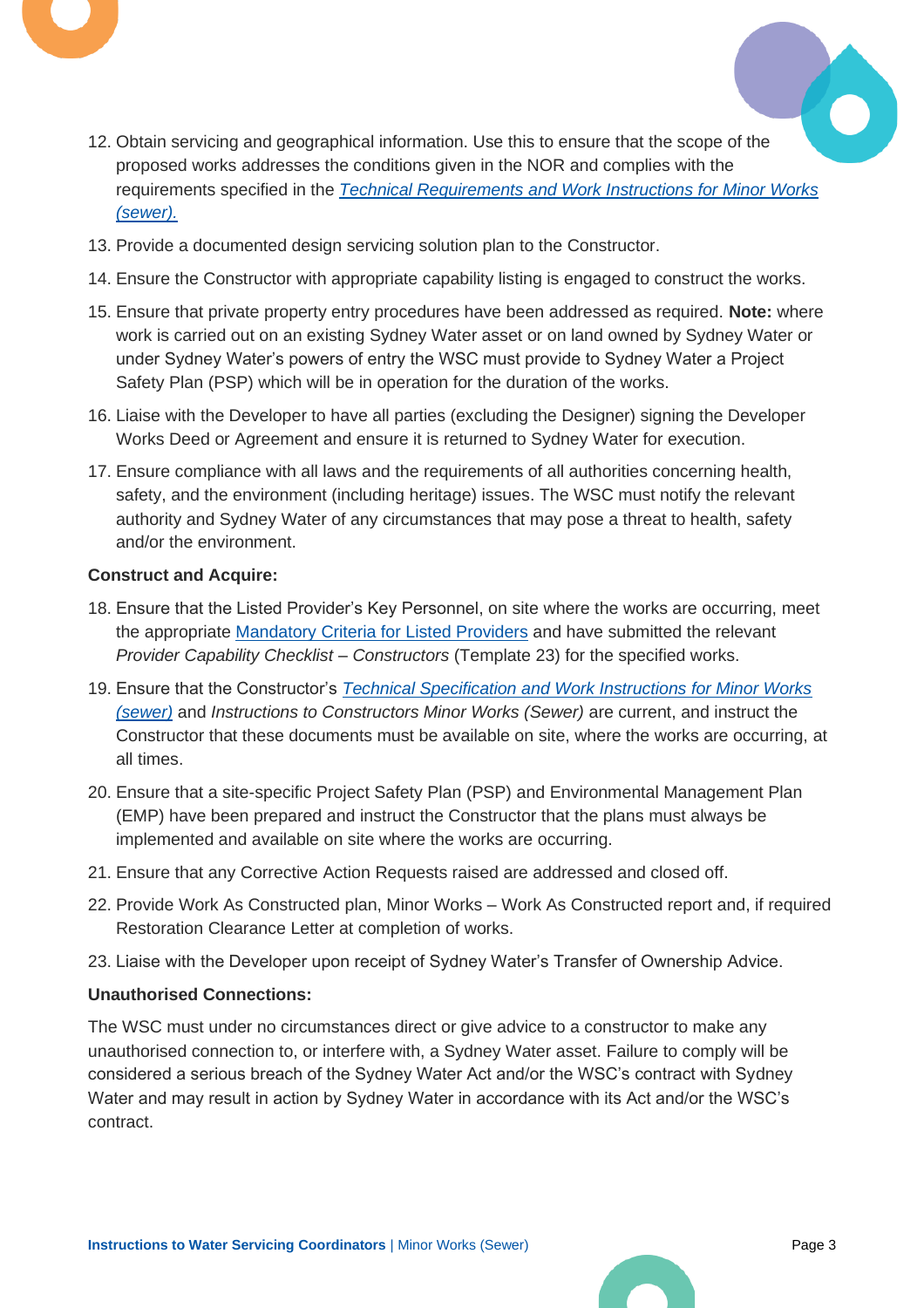



Any connection or interference with Sydney Water's assets in a manner not specified in this instruction is an illegal connection and, at the discretion of Sydney Water, may result in the removal of the provider/s from Sydney Water's list. This instruction includes new developer works and replacement of existing assets.

**Note: The WSC must advise Sydney Water immediately if they become aware of any connection or interference to Sydney Water assets without prior Sydney Water approval or before the approved connection time. Contact Sydney Water through a SWConnect communication or by calling 13 20 90 (available 24 hours / 7 days a week) if urgent.**

# <span id="page-4-0"></span>**3. Project Feasibility**

Upon the approach of a Developer, the WSC shall review the development proposal and provide sufficient explanation of:

- Servicing options.
- Sydney Water's policies and procedures.
- Sydney Water's fees and charges.
- WSC's fees and charges.

This information will enable the Developer to make an informed decision about the viability of the development proposal.

# <span id="page-4-1"></span>**4. Project Definition and Design**

To facilitate the process and associated works required to satisfy the development proposal, the WSC shall load the applicable application to Sydney Water through e-Developer.

To prepare this application, the WSC shall:

- download relevant Sydney Water geographical information to enable preparation of development proposal in digital format (.dwg), and
- submit the application with development proposal attached (.dwg).

Sydney Water will review the application and issue a NOR to the WSC. Upon receipt of this NOR, the WSC shall ensure the Developer understands the requirements of the NOR, i.e. any Sydney Water charges applicable, extent of works required etc.

If the Developer chooses to proceed and the works required in the NOR are identified as Minor Works, servicing and geographical information should then be obtained to enable the works to be scoped. The scope must also address the conditions given in the NOR and comply with the requirements specified in the *[Technical Specification and Work Instructions for Minor Works](https://www.sydneywater.com.au/content/dam/sydneywater/documents/provider-information/standards-specifications/technical-requirements-and-work-instructions-for-minor-works-sewer.pdf)  [\(sewer\)](https://www.sydneywater.com.au/content/dam/sydneywater/documents/provider-information/standards-specifications/technical-requirements-and-work-instructions-for-minor-works-sewer.pdf)*.

From this the WSC must provide a documented design servicing solution plan to the Constructor.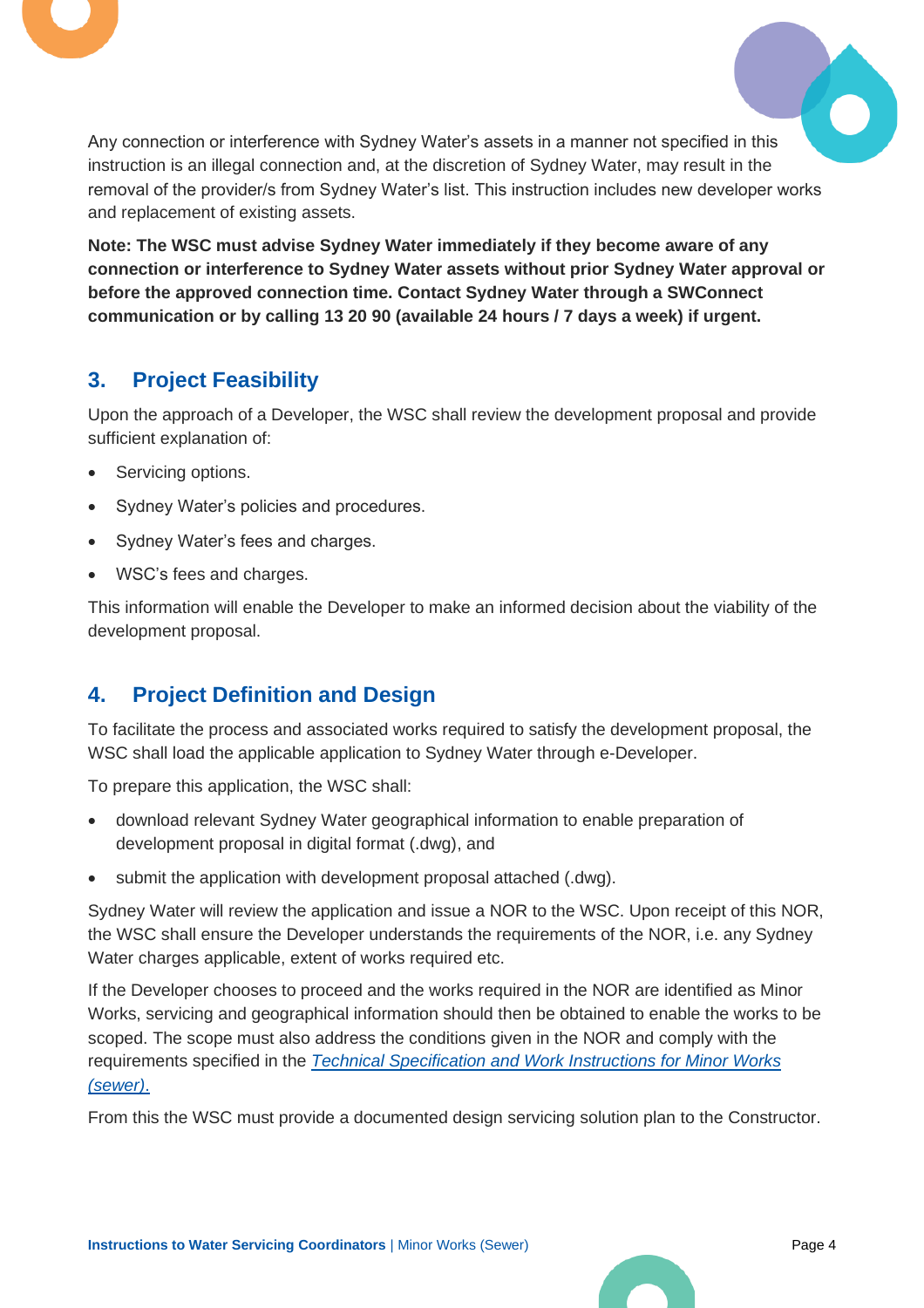

Information on the design servicing solution must:

- ensure that the property will be adequately drained, and
- enable the selection of an appropriately listed Constructor. The scope of Minor Works for 'MS' and 'S1/S2' Constructors is outlined in the following tables.

**Note:** There may be occasions where works are initiated but are later found to be beyond the scope of the capability held by the Constructor or have other complexities that are beyond the scope of Minor Works (MS). Works beyond the scope of MS are considered Major Works and require Constructors to hold S1 or S2 capabilities and are managed under Instructions to WSCs for Major Works. See below for the scope for 'MS', 'S1' and 'S2' Works.

#### **Scope for 'MS' listed Constructors**

Works relating to gravity sewers of size  $\leq$  DN 225 and depth  $\leq$  2.5 metres (measured from the invert of the sewer to the ground surface) and limited to:

- Inserting junctions / property connection arrangements into existing VC and PVC sewers.
- Constructing property connection sewer (PCSs) of length not greater than 12 metres measured along the axis of the PCS from the centreline of the sewer at the PCS connection point to the centreline of the furthest riser for the IS or RP. Configurations may include a PCS off another PCS, extension of an existing PCS on line and grade or a PCS off an existing customer sanitary drain inlet at a manhole (See Notes 1 and 2).
- Constructing extensions of existing sewers on line and grade of length not greater than 12 metres (measured along the axis of the extension from the end of the existing sewer to the centreline of the TMS), where justification for extension has been accepted by Sydney Water (see Notes 1 and 3).
- Concrete encasing up to 25 metres of an existing VC or PVC sewer.
- Replacing up to 25 metres of existing VC or PVC sewer as a precursor to concrete encasement.
- Sealing points of connection to Sydney Water's sewer.

#### **Scope for 'S1' and 'S2' listed Constructors**

Works beyond the scope of MS listed constructors must be performed by S1 and S2 listed constructors (see Note 4). The scope if extended to works relating to gravity sewers of size  $\leq$  DN 225 and depth  $\leq 6.0$  metres (measured from the invert of the sewer to the ground surface) and limited to:

- Inserting junctions / property connection arrangements into existing VC and PVC sewers.
- Constructing PCSs of length not greater than 25 metres measured along the axis of the PCS from the centreline of the sewer at the PCS connection point to the centreline of the furthest riser for the IS or RP. Configurations may include a PCS off another PCS, extension of an existing PCS on line and grade or a PCS off an existing customer sanitary drain inlet at a manhole (see Notes 1 and 2).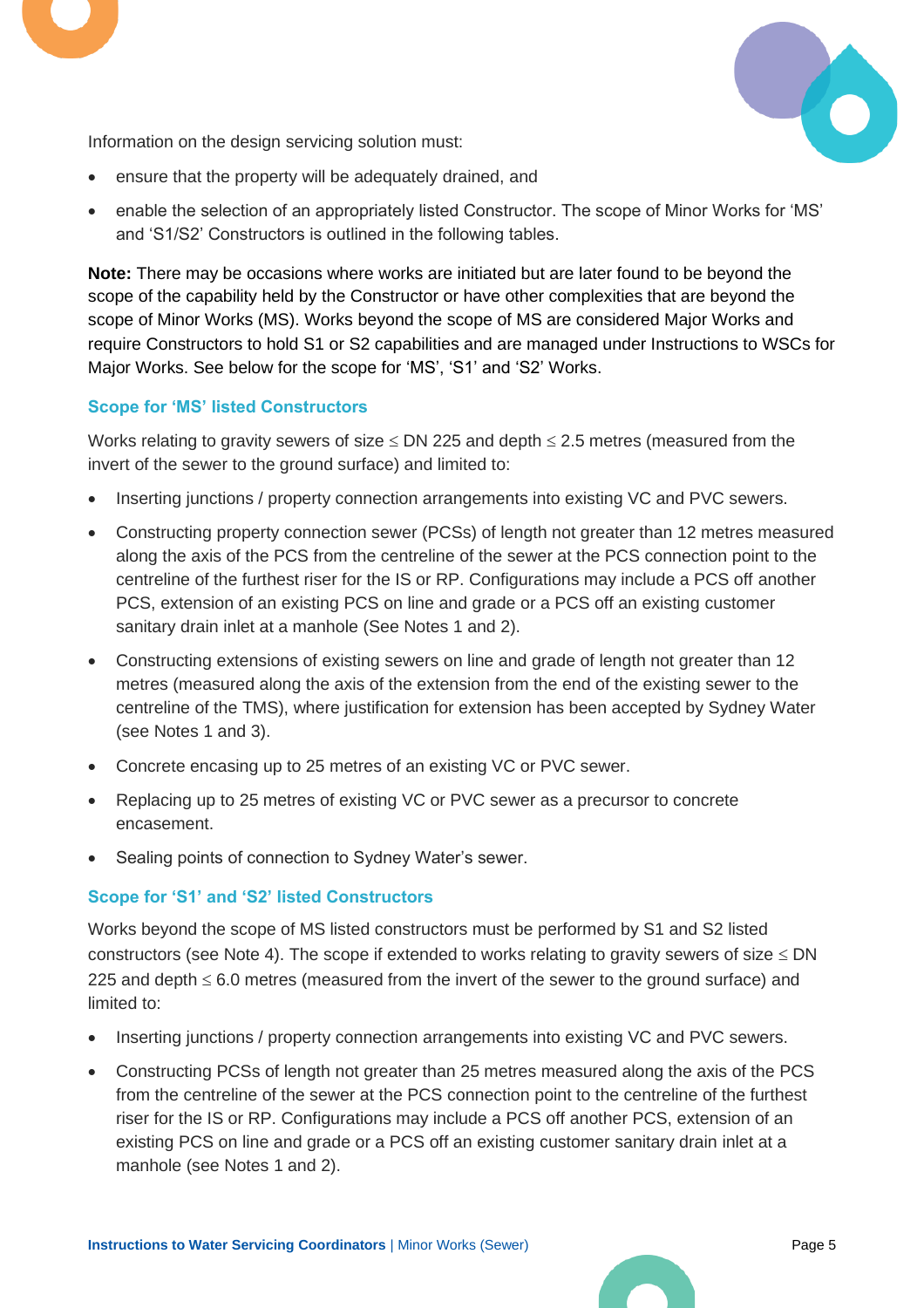

- Constructing extension of existing sewers on line and grade of length not greater than 25 metres (measured along the axis of the extension from the end of the existing sewer to the centreline of the TMS), where justification for extension has been accepted by Sydney Water (see Notes 1 and 3).
- Concrete encasing an existing VC, PVC, CI or DI sewer as a precursor to concrete encasement.
- Sealing points of connection to Sydney Water's sewer.
- Disusing PCSs and sewers of size  $\leq$  DN 300 (see Note 5).

#### **Notes:**

- **1. Sydney Water Tap inTM will only accept** an application where the PCS or a sewer extension is proposed to be not greater than 12 metres. If the length is proposed to be greater than 12 metres, the application **must be lodged through a WSC**.
- **2.** Breaking into existing manholes for new connections is not permitted.
- **3.** Any proposal to extend a 'dead-end' sewer requires a detailed design to be provided to Sydney Water for consideration and approval before construction.
- **4.** Where the scope falls outside that for 'MS' listed constructors, the appropriate additional requirements of 'Sewerage Code of Australia WSA 02-2002-2.2 (Sydney Water Edition) Version 4-2017'' will apply. Generally, survey, design and compliance testing will not be required except where the WSC or Sydney Water, having considered case specific risks, specifies requirements.
- **5.** Any proposal to disuse a sewer will require consultation with Sydney Water and may involve the submission of a detailed design and method prior to approval for construction.
- **6.** For purposes of these requirements, VC include all types of earthenware and clay pipes.

**The scope of Minor Works (sewer) does NOT include construction of PCSs, extension of sewers and concrete encasement of sewers in mine subsidence and unstable land areas, however inserting junctions/property connection arrangements are permitted. For information on the location of mine subsidence and unstable land areas, visit** [Subsidence Advisory NSW](https://www.subsidenceadvisory.nsw.gov.au/) **.**

The WSC shall ensure that the Developer Works Deed or Agreement is appropriately signed by the Developer, WSC and Constructor and then submitted to Sydney Water for execution.

The WSC shall ensure that private property entry procedures have been addressed as required including completion of Permission to Enter form(s) (Provider Templates 04A and 04B). For complete instructions, see *Instructions to Water Servicing Coordinators (Major Works)* Section 6 'Design of Works'.

**Note:** Where work is carried out on an existing Sydney Water asset or on land owned by Sydney Water or under Sydney Water's powers of entry the WSC must provide to Sydney Water a Project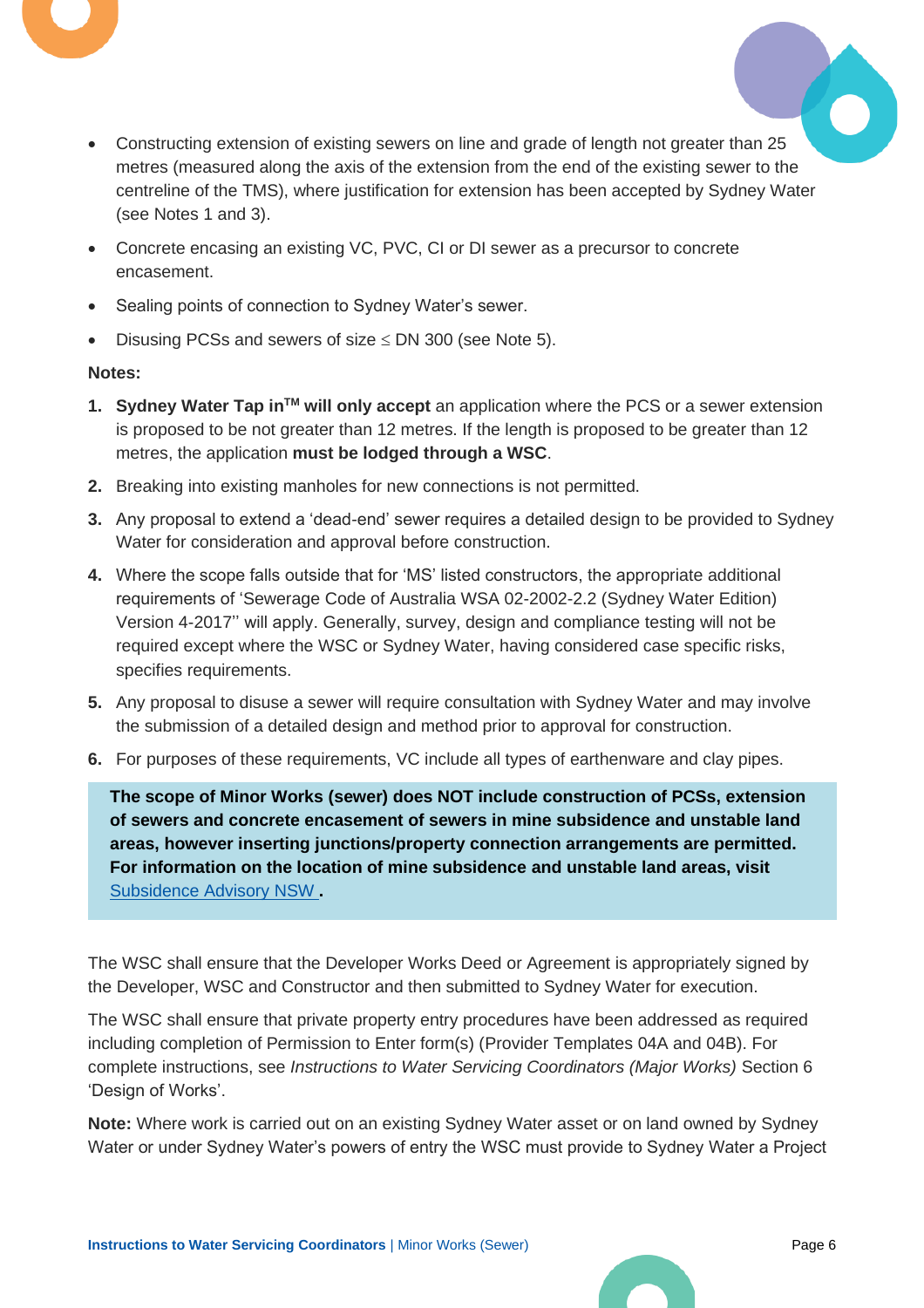



Safety Plan (PSP) and Environmental Management Plan (EMP) which will be in operation for the duration of the works.

The WSC shall provide relevant information to enable the Constructor to comply with all the laws and the requirements of other authorities concerning health, safety, and the environment (including Heritage) issues. The WSC must notify the relevant authority and Sydney Water of any circumstances that may pose a threat to health, safety and/or the environment.

## <span id="page-7-0"></span>**5. Construct and Acquire**

The WSC will submit the signed Developer Works Deed or Agreement in e-Developer together with a hard copy (by mail) to their assigned Sydney Water case manager for the Works.

The WSC must then receive the executed Deed or Agreement from the case manager and confirm the payment of DSP's (where applicable) before progressing to the commencement of work steps below:

#### **Commencement of Works**

The WSC will supply the following documents to the Constructor:

- A documented design servicing solution, or
- Service location print (Hydra plot), and
- Work As Constructed Report template.

The WSC will consult with the Constructor and, prior to commencement of construction, the WSC and the Constructor must sign the Deed or Agreement. The WSC must submit a Construction Commencement Notice (CCN), **with at least a minimum of two (2) working days' notice,** through SWConnect.

The CCN must include:

- 1. the construction commencement date of the works, and
- 2. the connection audit starting and end times.

The Network Operations team will select works to be audited at random.

The Constructor must carry out the works on the day nominated on the CCN and ensure the works are ready for connection to Sydney Water's asset/s and held for thirty (30) minutes from the connection audit start time on the CCN. If the Network Operator does not attend the site by the end of this thirty (30) minute period, then the Constructor may proceed to connect to Sydney Water's asset/s, however, must provide to the WSC a timestamped photo of the connection before concrete encasement and/or backfilling of the trench occurs. This photo may be requested by Sydney Water.

If work is not to commence on the construction commencement date, the WSC, in consultation with the Constructor shall prior to the original construction commencement date, advise Sydney Water of deferment/s or cancellation/s by sending a communication in SWConnect and receiving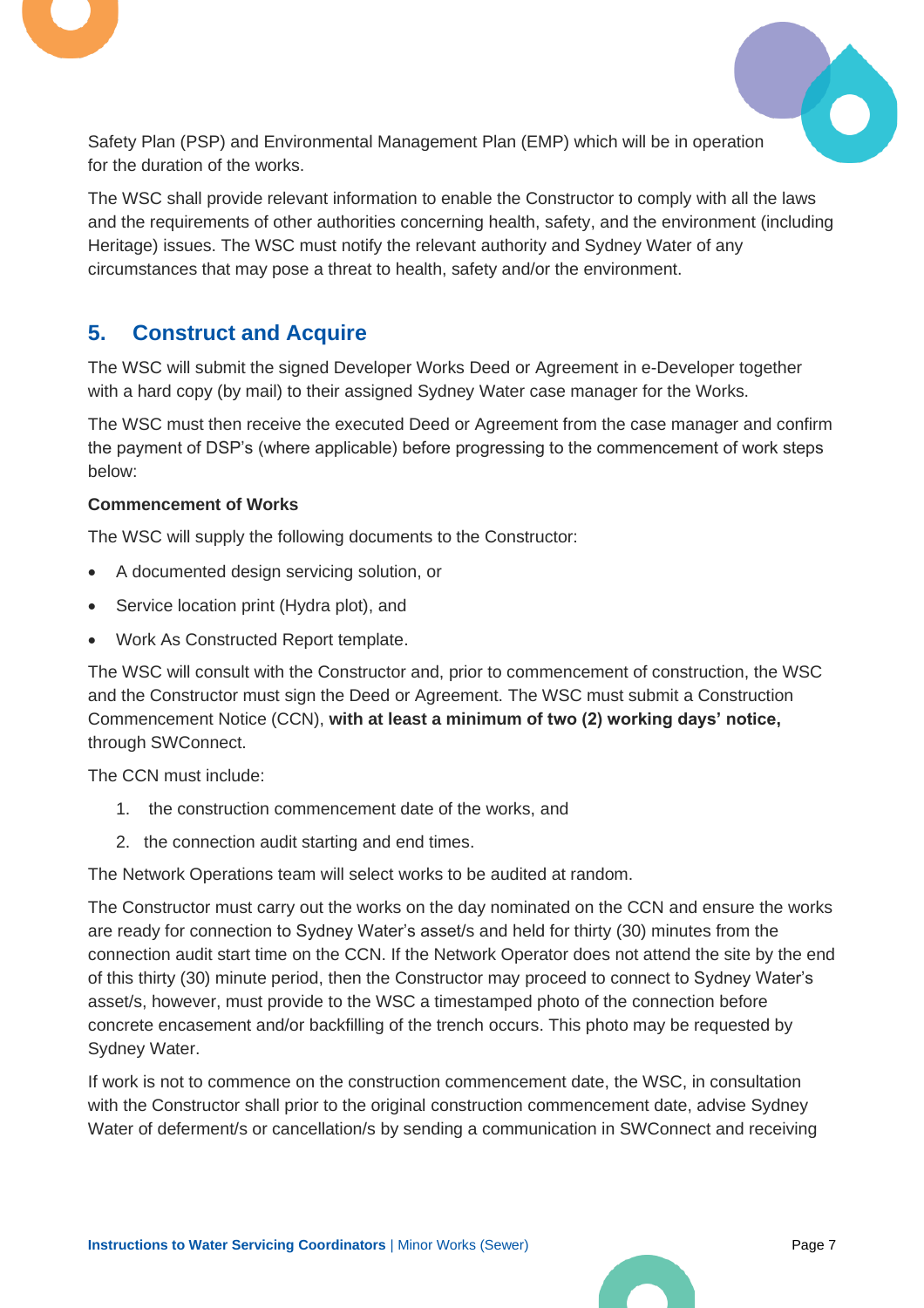



acknowledgment by Sydney Water that the deferment/s or cancellation/s has/have been accepted).

#### **Notes:**

- **1.** Concrete encasement of works and/or backfilling of trenches, shall not take place **until the WSC has inspected the works and has authorised concrete encasement and/or backfilling**. Backfilling of a trench shall also not commence until 24 hours after concrete placement.
- **2.** The estimated depth of the sewer (obtained from Hydra) must be inserted on the CCN or on the documented design servicing solution prior to issuing to the Constructor.
- **3. If a connection to Sydney Water's asset/s occur/s before the connection audit end time nominated in the CCN or, in the event of a random audit, before the Network Operations team carries out the audit on the works, the connection will be deemed illegal by Sydney Water.**

**The WSC must advise Sydney Water immediately if they become aware of any connection or interference to Sydney Water assets without prior Sydney Water approval or before the approved connection time. Contact Sydney Water through a SWConnect communication or by calling 13 20 90 (available 24 hours / 7 days a week) if urgent.**

**For all works covered in these instructions**, the WSC must ensure that the engaged Constructor:

- works under the construction package for the works as well as the current *[Technical](https://www.sydneywater.com.au/content/dam/sydneywater/documents/provider-information/standards-specifications/technical-requirements-and-work-instructions-for-minor-works-sewer.pdf)  [Specification and Work Instructions for Minor Works \(sewer\)](https://www.sydneywater.com.au/content/dam/sydneywater/documents/provider-information/standards-specifications/technical-requirements-and-work-instructions-for-minor-works-sewer.pdf)* and *Instructions to Constructors Minor Works (Sewer)*. Copies of these documents must always be available on site where the works are occurring*,*
- has a key person with the appropriate capabilities present at the site where the works are occurring and in progress,
- is aware of the documented design servicing solutions and, where applicable, the conditions contained in the NOR,
- has a site-specific Project Safety Plan (PSP) and Environmental Management Plan (EMP) on site, and
- has key personnel that possess the appropriate Listed Provider capability for the works.

**Note: Network Operators may request from key personnel on site, where the works are occurring, evidence of training and/or certifications proving their capability for the works. This evidence must always be held by key personnel on site where the works are occurring.**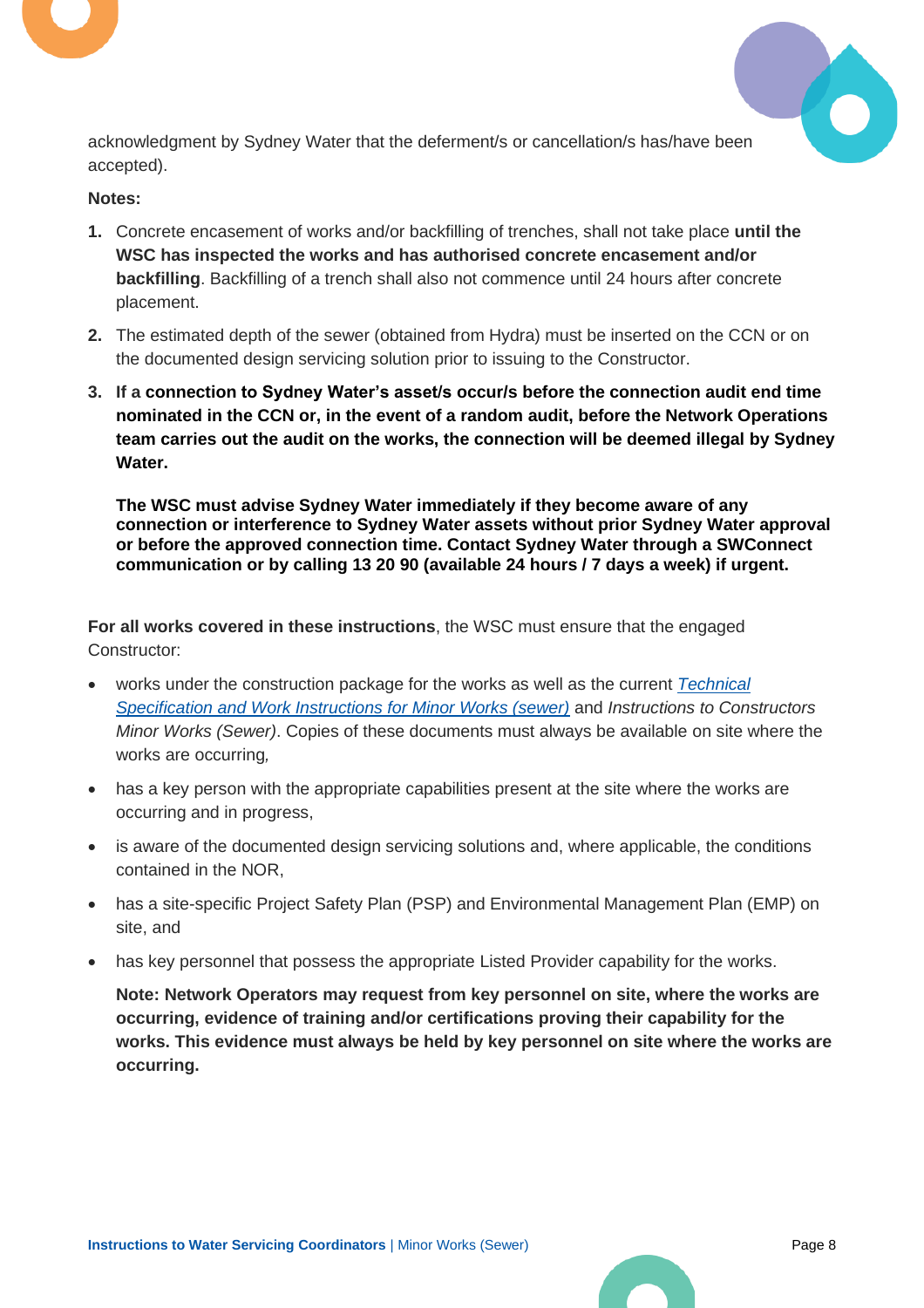



## <span id="page-9-0"></span>**6. Finalisation**

#### **Corrective Action Requests (CARs)**

The WSC shall ensure that any CAR raised is addressed and closed off before the issue of Sydney Water's Transfer of Ownership Advice.

**Note:** For a non-case project i.e. a project NOT managed by an e-Developer case, where work performed by a Listed Provider is not in accordance with the Provider Work Instructions, Codes etc. the WSC shall issue a CAR on the Constructor in accordance with their own Quality System.

They will then email a copy to [providerservices@sydneywater.com.au](mailto:providerservices@sydneywater.com.au) (Sydney Water's Provider Services team) to enable them to update their records.

#### **Construction completion:**

After construction of the works, the Constructor will complete and make available to you the following documents:

- The Minor Works Work as Constructed Report (Provider template 13)
- The marked-up service location print (Hydra plot) or documented design servicing solution.

Using this documentation, the WSC is to ensure that all construction and associated works are carried out in accordance with the relevant Sydney Water requirements and Provider Instructions and then provide to Sydney Water the Project Completion Package comprising of:

- final Work As Constructed plan/s in digital format (drawn to scale),
- the Minor Works Work as Constructed Report,
- appropriate approvals from SWConnect, and
- if required, the Restoration Clearance Letter.

In addition, the final / total project costs and asset information are to be provided.

Following receipt of a Project Completion Package meeting Sydney Water's requirements, Sydney Water will issue a Transfer of Ownership Advice to the WSC signifying that the works have been taken over by Sydney Water. The Advice will also include details of outstanding fees (inclusive of any GST) and requirements for the development.

On satisfaction of the requirements, Sydney Water will issue a Section 73 Certificate.

## <span id="page-9-1"></span>**7. Supporting Documents**

Documents relevant to a WSC's responsibilities or activities are:

- *Technical Requirements and Work Instructions for Minor Works (sewer)*
- Provider form 04A Permission to Enter (Owner)
- Provider form 04B Permission to Enter (Tenant)
- Provider form 09 Entry Restoration Clearance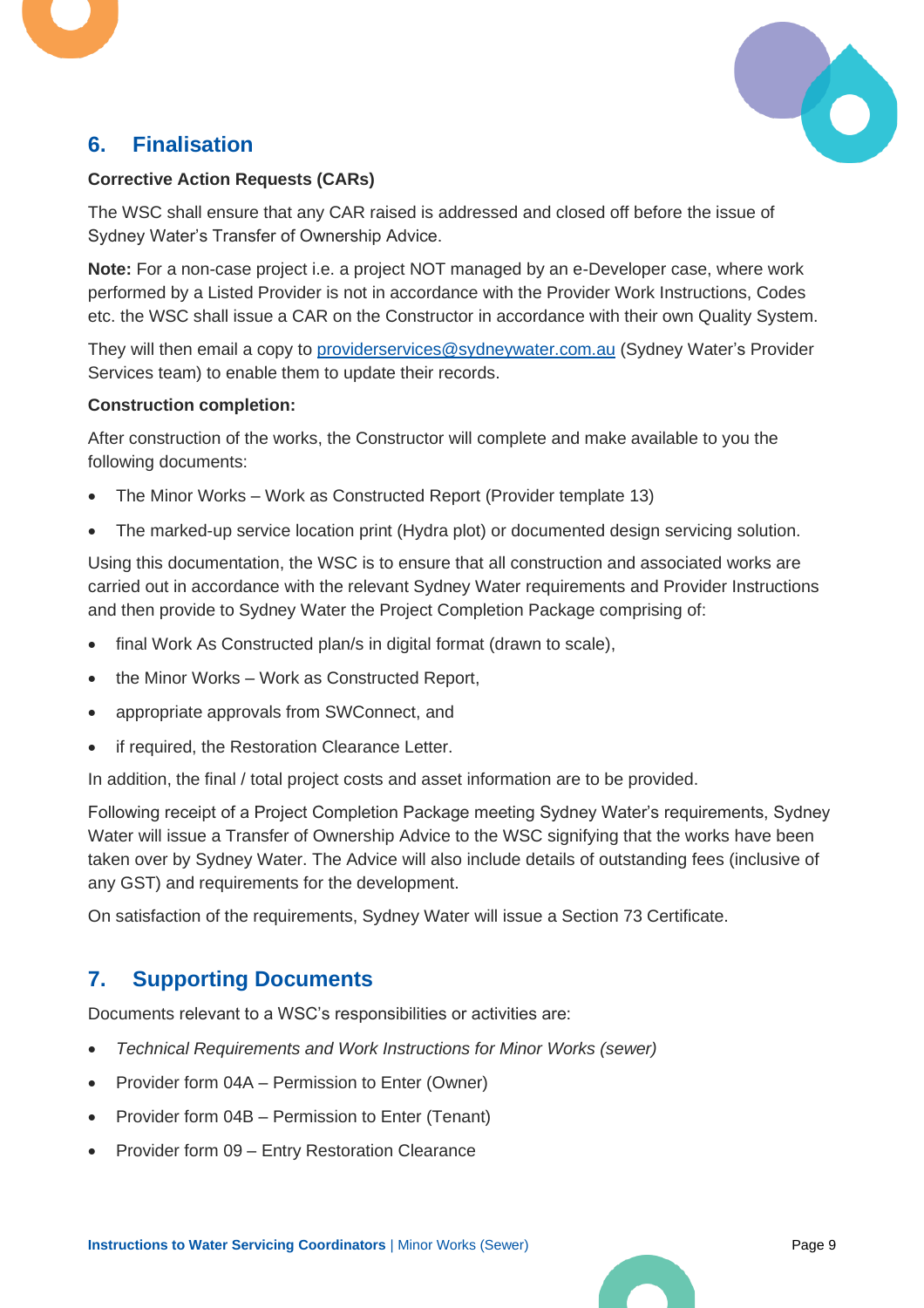

- Provider form 13 Minor Works Work As Constructed Report
- Provider form 23 Provider Capability Checklist Constructors
- Generic Asset Hazards At Point of Connection

# <span id="page-10-0"></span>**8. Revision control chart**

| Version No.       | <b>Date Revised</b> | Brief description of change                                                                                                                                                                                      |
|-------------------|---------------------|------------------------------------------------------------------------------------------------------------------------------------------------------------------------------------------------------------------|
| $12 \overline{ }$ | October 2021        | Transfer to new template, update to the timing of audits by the Network<br>Operations team as well as clarifications of this and general formatting<br>/ updates in line with new templates and web/email links. |
| 11                | November 2016       | Updates for SWConnect                                                                                                                                                                                            |
| 10                | November 2015       | Change Quick Check to Sydney Water Tap in™ only                                                                                                                                                                  |
| 9                 | October 2015        | Updated scope to reflect changes to Technical Requirements and<br><b>Works Instructions for Minor Works (sewer)</b>                                                                                              |
| 8                 | 21 August 2013      | Include mandatory reporting of unauthorised work in Section 2.<br>Include advice and definition of unauthorised work in Section 2.                                                                               |
|                   | 1 July 2013         | Update scope of Minor Works table in Section 4.                                                                                                                                                                  |